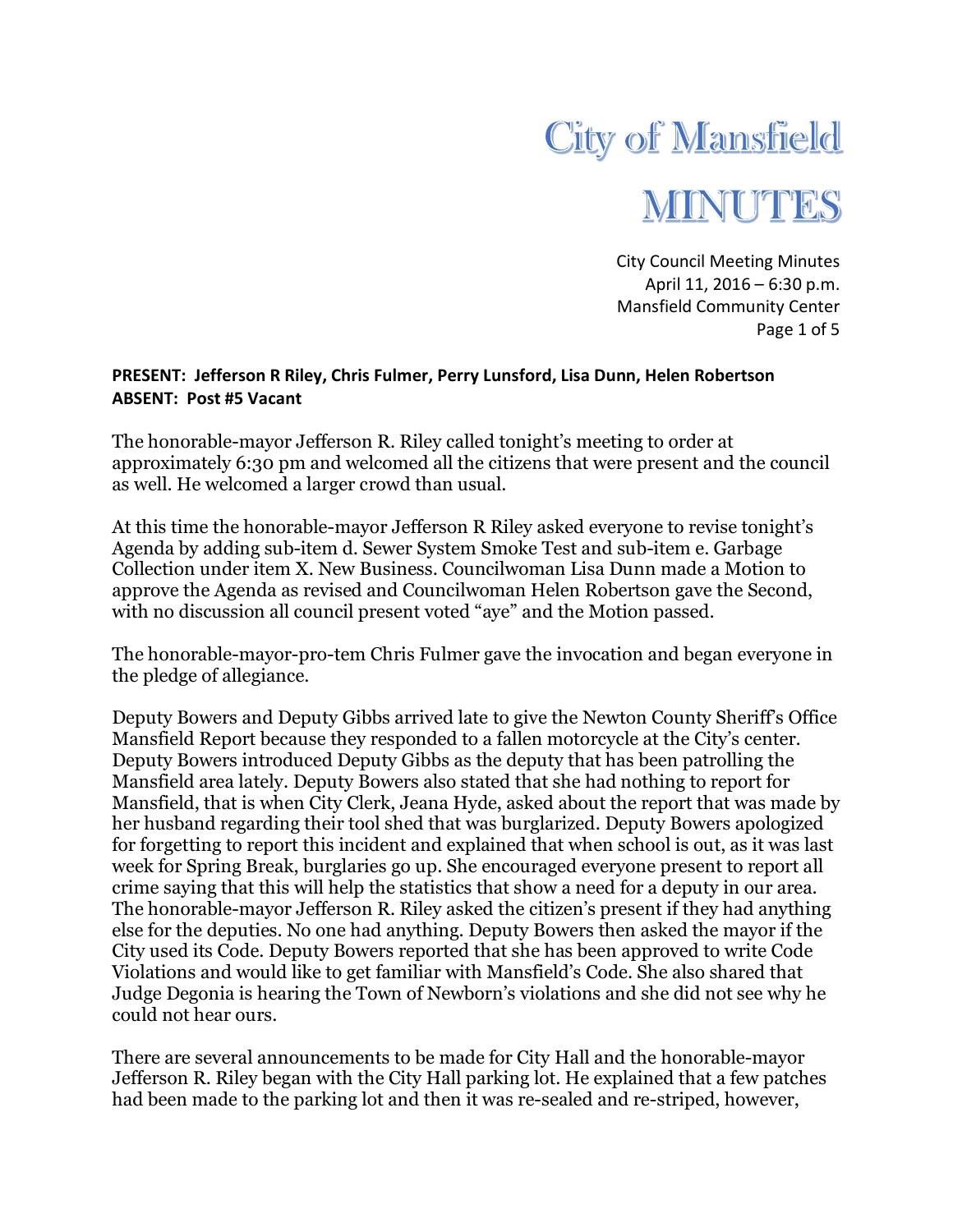City Council Meeting Minutes April 11, 2016 – 6:30 p.m. Mansfield Community Center Page 2 of 5

there is still additional work to be done such as curbing and a sidewalk. More paving would then be done to the sidewalk and additional parking spaces will be added.

The second announcement was made by City Administrator/Clerk, Jeana Hyde, regarding the 2015 Audit. Mrs. Hyde said the 2015 Audit began on April 6. The Auditors are planning a return visit around the end of April and hope to have the audit completed by Mid-May.

The next announcement was regarding the Consumer Confidence Reports that report Mansfield's water quality will be mailed out in April's utility billing, sometime around the  $20^{th}$ .

The last announcement regarding the City Center and Trail was made by the honorablemayor Jefferson Riley as well. He began by saying that the removal of the railroad had a major impact on our City Center. He explained that he considers the land between the streets in the downtown area as the City's Center. He said the City would need to bring in at least 40 loads of dirt to level the area to add a pavilion for concerts and holiday celebrations. The honorable-mayor Jefferson Riley said he asked the Newton Trails Board to meet with himself and the council and that the City needs to begin quickly on the project. A survey will need to be completed and official bid documents drawn by an engineer will need to be done as well. The only negative about the City Center Project is that all existing trees will need to be removed and replaced at least 1 to 1 if not more. He encouraged everyone to stop by City Hall and get a copy of the drawing of what the City Center will look like.

There were several Citizen's Comments tonight as well. Ms. Vickie Gazaway, who resides at 3023 N. Main St, made a complaint about the property, 19 Third Ave., that is behind them. She asked the mayor and council how close was the City about doing something about it. The honorable-mayor Jefferson R Riley we would have the City's attorney send another letter.

Mr. David NaDell, who resides at 3145 Hwy 11 and also head's up the 55+ Super Senior's of Mansfield group gave a report saying they are having a super time and invited the mayor and council to attend a meeting whenever they had the chance. He explained that they meet every Tuesday from 10 am to 2pm with lunch around 11:30 am.

Mr. Leon Walton, who resides at 3761 Hwy 213, was the next citizen to comment. He began by saying this is the 3rd year they have lived in Mansfield and that everything has been good. He also believes the leadership is competent. His concern, however, are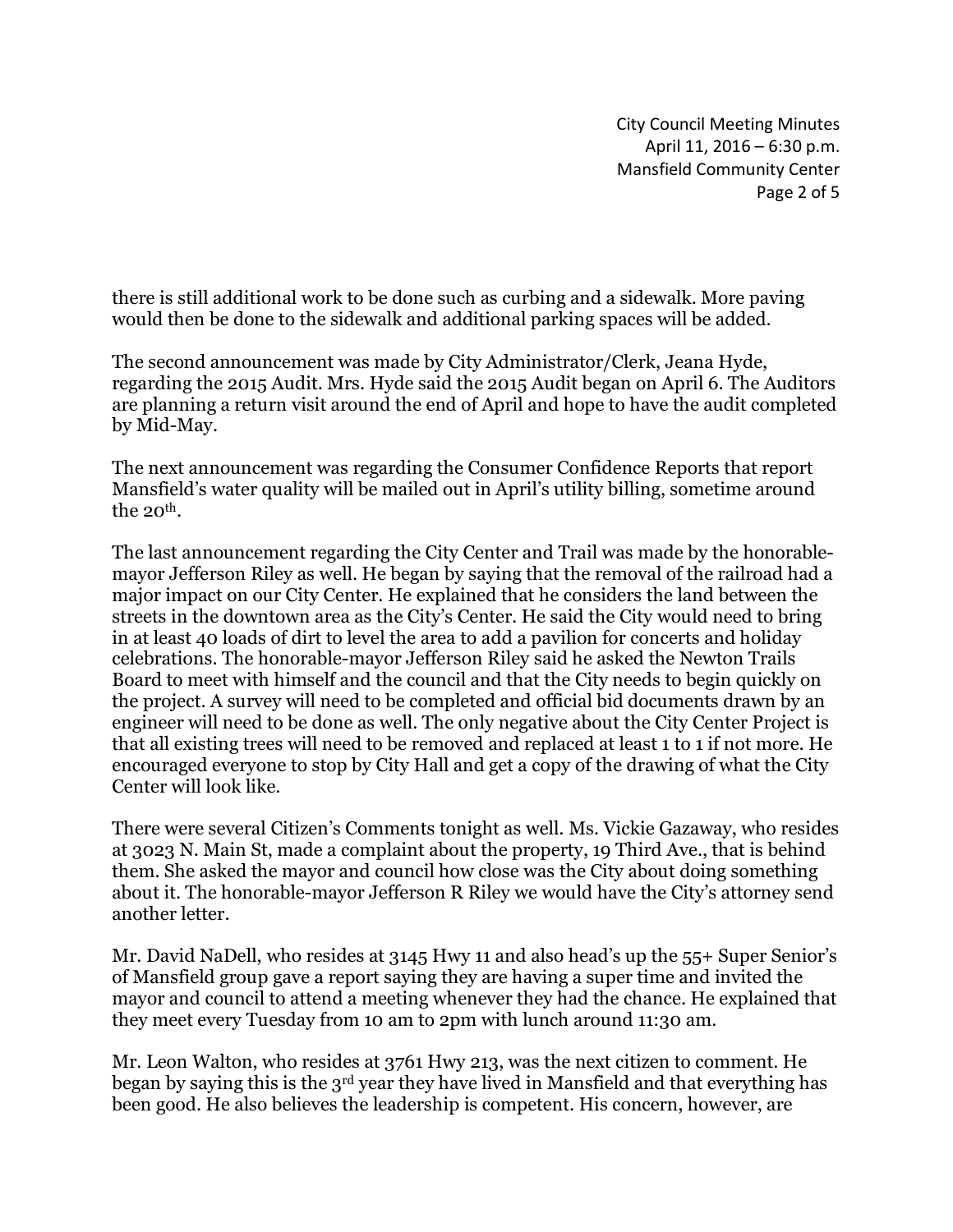City Council Meeting Minutes April 11, 2016 – 6:30 p.m. Mansfield Community Center Page 3 of 5

mosquitos. Mr. Walton explained that the mosquitos were a problem last year as well but this year the news is reporting the seriousness of the Zika Virus that is transmitted by mosquitos. He urged the mayor and council to take the reports about the virus seriously and do what it can about enforcing the City's ordinance regarding standing water, etc.

Councilman and citizen, Perry Lunsford, who resides at 3594 Hwy 213 also commented on the Prosser lot on Hardeman. He stated that there are old tires and containers that hold water on the property. The honorable-mayor Jefferson R Riley said the City would have its attorney to send another letter to Mr. Jerry Prosser, as well.

Councilwoman and citizen, Helen Robertson also made the comment that the City needs to be careful what it sprays for mosquitos because it is harmful to honey bees.

The honorable-mayor Jefferson Riley also gave instructions to send John Napoli and Sam Boswell around the City looking for areas the hold standing water.

At this time, the honorable-mayor Jefferson Riley asked for a motion to approve the March 2016 Council Meeting Minutes. Councilwoman Helen Robertson made the Motion and Mayor-pro-tem Chris Fulmer gave the Second. All Council voted "aye" and the Motion to approve the March 2016 Council Meeting Minutes passed. He then asked for a Motion to approve the March 28, 2016 Special Called Meeting Minutes. Councilman Perry Lunsford made the motion and Councilwoman Lisa Dunn gave the Second. All Council voted "aye" and the Motion to approve the March 28, 2016 Special Called Meeting Minutes passed.

Item X. New Business: a. MEAG 2015 Year-End Settlement Refund Distribution is the next item on the agenda. Mayor-pro-tem Chris Fulmer made the Motion to invest 100% of the \$22,761 which is the MEAG 2015 Year-End Settlement Refund into the Flexible Operating Account – Short Term Portfolio. This has been the standard investment for several years.

The City received 3 bids from Georgia Licensed Water Well Contractors regarding the Old Mansfield Well #3 Abandonment Proposal Award that the State EPD is requiring us to do. The lowest bid i/a/o \$2,250.00 come from Robinson Well Company Inc out of Monroe GA. The second bid  $i/a/o$  \$2,450.00 come from Oconee Well Drillers out of Watkinsville, GA and the third bid received i/a/o \$2,500.00 come from Green's Water Wells Inc. Councilman Perry Lunsford made the motion to award the project to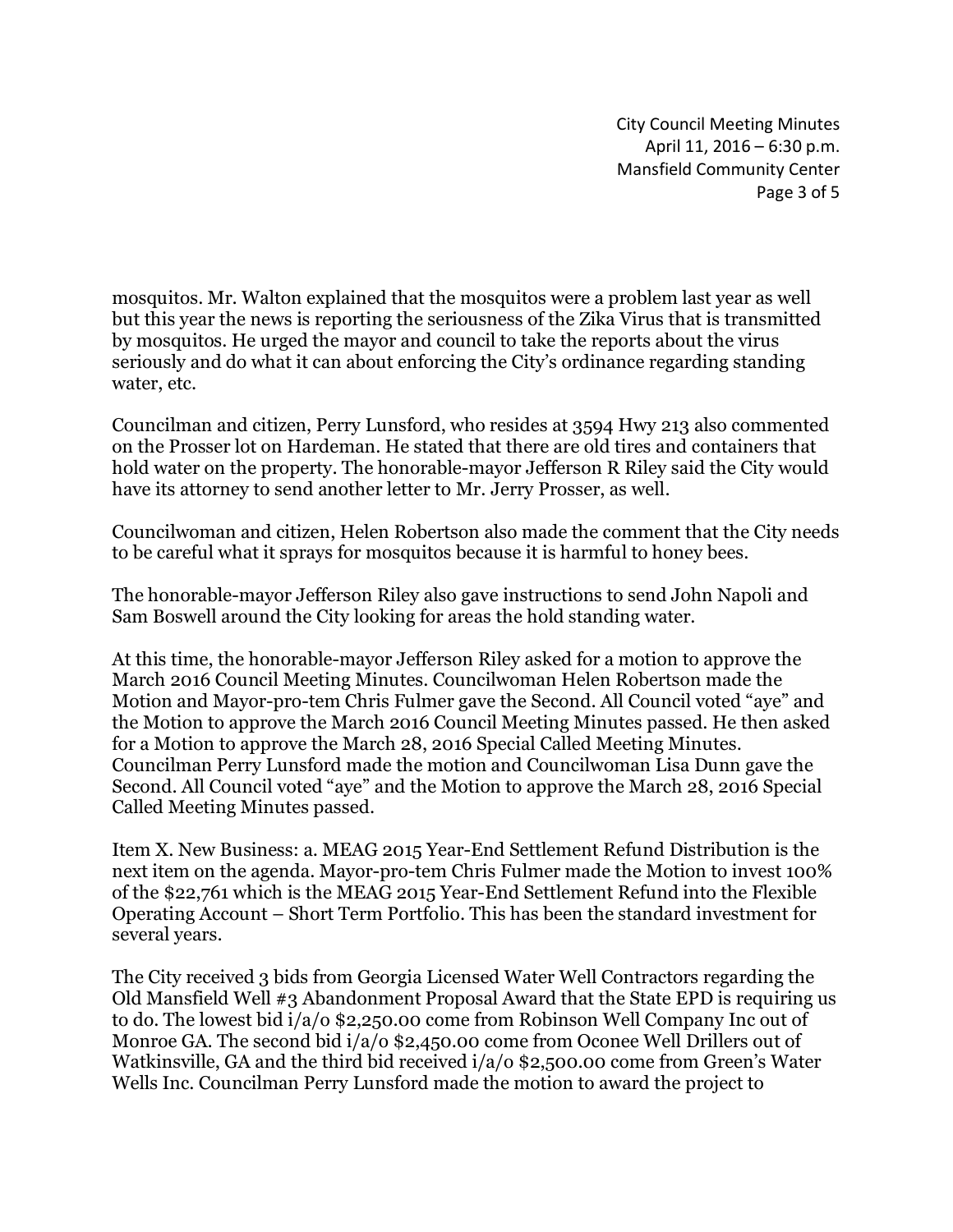City Council Meeting Minutes April 11, 2016 – 6:30 p.m. Mansfield Community Center Page 4 of 5

Robinson Well Company Inc., Mayor-pro-tem Chris Fulmer gave the Second and all Council voted "aye". The motion was passed.

City Hall Sidewalk proposal is the next item to council to consider. Three bids were received for this project as well. The lowest bid i/a/o \$2,650.oo come from ELB Family Limited Partnership out of Covington, GA. The second bid i/a/o \$2,850.00 come from GAC Construction Inc out of Mansfield, GA and the third bid received i/a/o \$5,250.00 come from Ace/Kimble Services Inc out of Oxford, GA. Mayor-pro-tem Chris Fulmer was concerned that the bids were not given on the same specs by each contractor and in fact called each contractor to determine this. The proposals did have a significant thickness variance on the height of the curb. The honorable-mayor Jefferson Riley asked City Clerk, Jeana Hyde, to notify each bidder that the City wants a 6" curb above and below the ground and asked the council for a motion to approve a bid amount of \$2,850.00 for this project and to let Jeana Hyde award the project based on the conversation with the contractor. Councilwoman Lisa Dunn made the motion to approve the bid amount of \$2,850. Councilwoman Helen Robertson gave the Second. All Council voted "aye" and the motion passed.

Amended item d. Sewer System Smoke Test is the next item for the Council to consider. The City would like for the Council to approve having a smoke test of the sewer system. We would like to determine if there is an opening that is allowing rainwater into the City's sewer system. Upon talking with Tim Thompson, the City's Certified Operator, he said a ballpark figure for the test is \$10,000 and this does not include the expense to repair a problem if one is found. Councilman Perry Lunsford suggested calling the EPD for recommendations on who can perform this test and Councilwoman Helen Robertson asked if SPLOST money could be used.

The last item, also an amended item is the Garbage Collection issue. The honorablemayor Jefferson Riley continued to say that the garbage truck is on its last leg and the City cannot afford to buy a new one. The originally proposed \$6.50/month garbage collection fee was to help each the cost to the City and now with the Newton County Landfill rates expected to increase the garbage collection fee will now cost \$13.00/month per residence. Councilman Perry Lunsford proposed appointing a committee to get a proposal on a private contractor and to talk to the citizens about it. The honorable-mayor Jefferson Riley shared that he met with Pratt Industries about this but for some reason Pratt decided at this time not to give a proposal. Councilman Perry Lunsford strongly expressed that the citizens should pay for garbage pick-up as it is a service. He also shared that people who live at the Newton/Henry line pay \$26/month for garbage pick-up.

The honorable-mayor Jefferson Riley asked everyone "who has seen the new Solar Farm going in at the Pony Express?" He indicated that this is something he would like to see